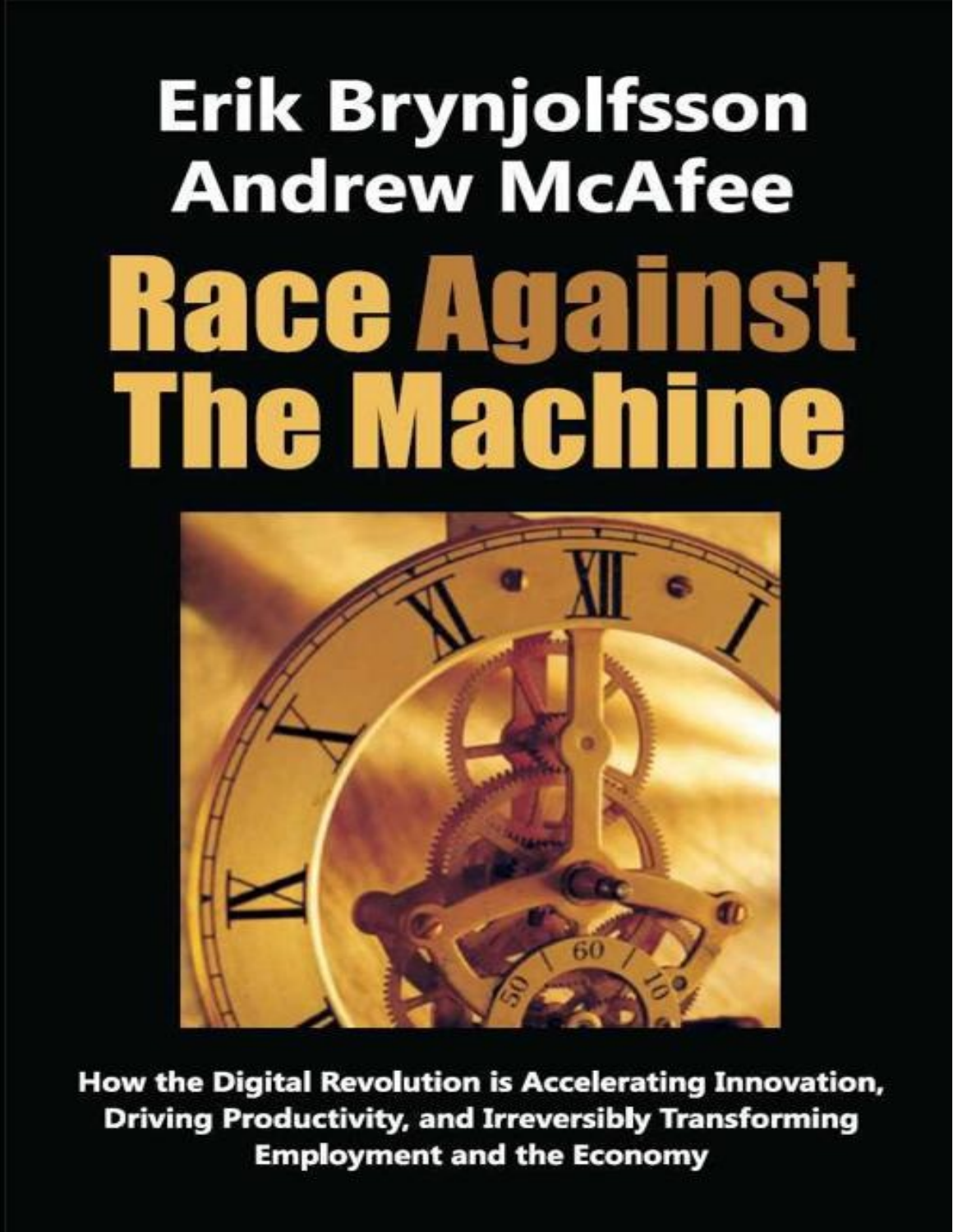

**A major research initiative at the MIT Sloan School of Management**

# Research Brief

Race Against The Machine: How The Digital Revolution Is Accelerating Innovation, Driving Productivity, and Irreversibly Transforming Employment and The Economy

Erik Brynjolfsson Director, MIT Center for Digital Business

Andrew McAfee Associate Director, MIT Center for Digital Business

JANUARY 2012

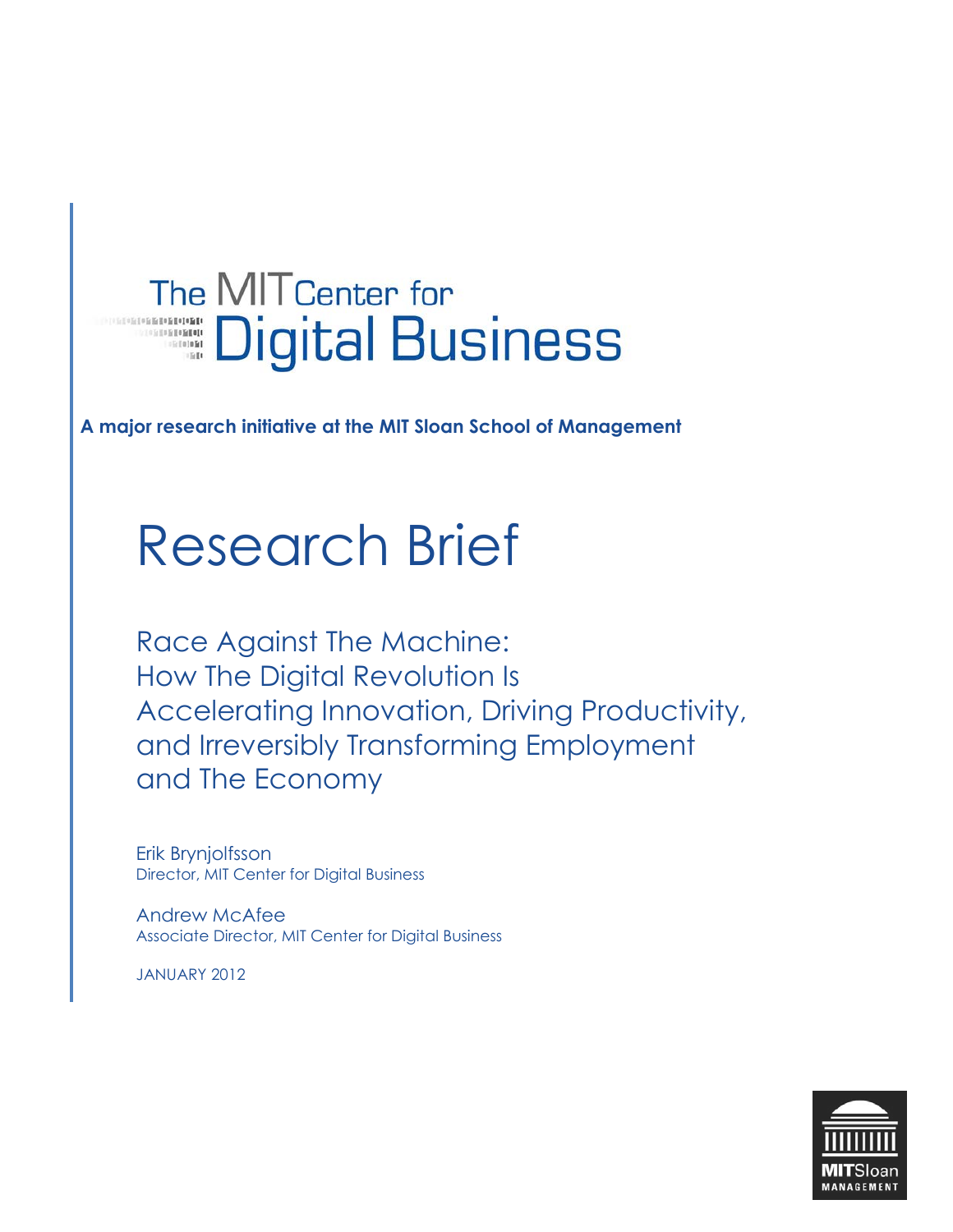### **Technology's Influence On Employment and The Economy**

This is a summary article on the recent ebook published by the authors about how information technologies are affecting jobs, skills, wages, and the economy.

An Economy That's Not Putting People Back to Work

Of all the grim statistics and stories accompanying the recent Great Recession and subsequent recovery, those related to employment were the worst. Recessions always increase joblessness, of course, but between May 2007 and October 2009 unemployment jumped by more than 5.7 percentage points, the largest increase in the postwar period. The grim unemployment statistics puzzled many because other measures of business health rebounded pretty quickly after the Great Recession officially ended in June 2009. And by 2010, investment in equipment and software returned to 95% of its historical peak, the fastest recovery of equipment investment in a generation. Economic history teaches that when companies grow, earn profits, and buy equipment, they also typically hire workers. But American companies didn't resume hiring after the Great Recession ended. The volume of layoffs quickly returned to pre-recession levels, so companies stopped shedding workers. But the number of new hires remained severely depressed. Companies brought new machines in, but not new people.

Where Did the Jobs Go?

Why has the scourge of unemployment been so persistent? Analysts offer three alternative explanations: cyclicality, stagnation, and the "end of work." The cyclical explanation holds that there's nothing new or mysterious going on; unemployment in America remains so high simply because the economy is not growing quickly enough to put people back to work. What America has been experiencing since 2007, in short, is another case of the business cycle in action, albeit a particularly painful one. A second explanation for current hard times sees stagnation, not cyclicality, in action. Stagnation in this context means a long-term decline in America's ability to innovate and increase productivity. The stagnation argument doesn't ignore the Great Recession, but also doesn't believe that it's the principle cause of the current slow recovery and high joblessness. These woes have a more fundamental source: a slowdown in the kinds of powerful new ideas that drive economic progress. "[S]tagnationists" hold that only higher rates of innovation and technical progress will lift the economy out of its current doldrums. The third explanation for America's current job creation problems flips the stagnation argument on its head, seeing not too little recent technological progress, but instead too much. We'll call this the "end of work" argument, after Jeremy Rifkin's 1995 book of the same title. Rifkin wrote, "Today, all ... sectors of the economy ... are experiencing technological displacement, forcing millions onto the unemployment rolls." The end-of-work argument is an intuitively appealing one, but low unemployment levels in the United States throughout the 1980s, '90s, and first seven years of the new millennium did much to discredit fears of displacement, and it has not been featured in the mainstream discussion of today's jobless recovery. As technology journalist Farhad Manjoo summarized in the online magazine Slate, "Most economists aren't taking these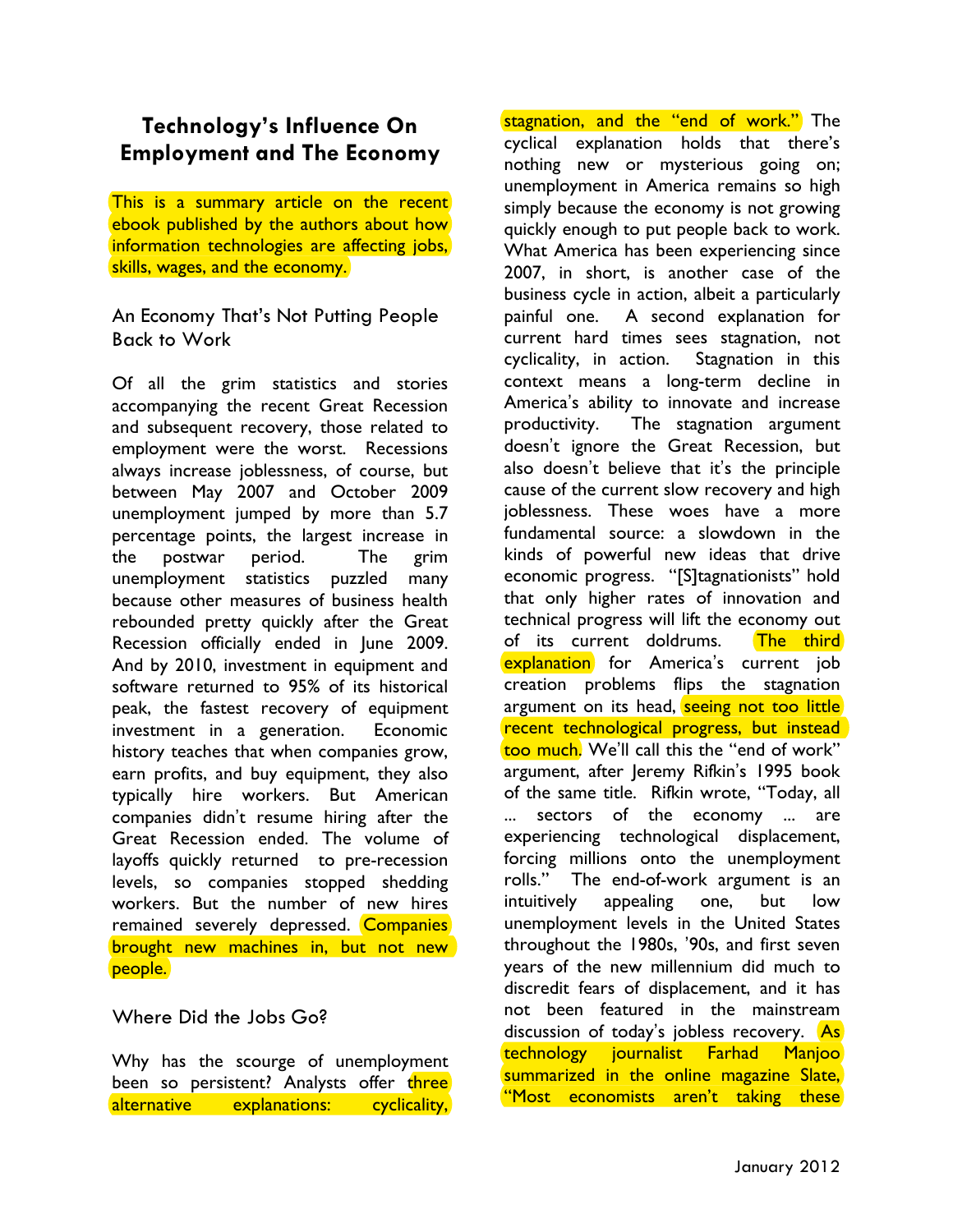worries very seriously. The idea that computers might significantly disrupt human labor markets – and thus further weaken the global economy  $-$  so far remains on the fringes."

Our Goal: Bringing Technology Into the Discussion

We think it's time to bring this idea into the mainstream and to pay more attention to technology's impact on skills, wages, and employment. Cyclical weak demand is not the whole story. The stagnationists correctly point out that median income and other important measures of American economic health stopped growing robustly some time ago, but we disagree with them about why this has happened. They think it's because the pace of technological innovation has slowed down. We think it's because the pace has sped up so much that it's left a lot of people behind. We agree with the end-of-work crowd that computerization is bringing deep changes, but we're not as pessimistic as they are. In fact, some human skills are more valuable than ever, even in an age of incredibly powerful and capable digital technologies. But other skills have become worthless, and people who hold the wrong ones now find that they have little to offer employers. They're losing the race against the machine, a fact reflected in today's employment statistics. We wrote this ebook because we believe that digital technologies are one of the most important driving forces in the economy today. It may seem paradoxical that faster progress can hurt wages and jobs for millions of people, but we argue that's what's been happening. As we'll show, computers are now doing many things that used to be the domain of people only. The root of our problems is not that we're in a Great Recession, or a Great Stagnation, but rather that we are in the early throes of a

Great Restructuring. So it's urgent that we understand these phenomena, discuss their implications, and come up with strategies that allow human workers to race ahead with machines instead of racing against them.

## **Humanity and Technology On The Second Half of the Chessboard**

We used to be pretty confident that we knew the relative strengths and weaknesses of computers vis-à-vis humans. But computers have started making inroads in some unexpected areas. This fact helps us to better understand the past few turbulent years and the true impact of digital technologies on jobs. A good illustration of how much recent technology advances have taken us by surprise comes from The New Division of Labor by economists Frank Levy and Richard Murnane. In the book's second chapter, "Why People Still Matter," the authors present a spectrum of information-processing tasks. At one end are straightforward applications of existing rules. At the other end of the complexity spectrum are pattern-recognition tasks where the rules can't be inferred. The New Division of Labor gives driving in traffic as an example of this type of task, and asserts that it is not automatable. Levy and Murnane were correct that automatic driving on populated roads is an enormously difficult task, and it's not easy to build a computer that can substitute for human perception and pattern matching in this domain. Not easy, but not impossible either—this challenge has largely been met. Levy and Murnane give complex communication as another example of a human capability that's very hard for machines to emulate. Evolution has "programmed" people to do this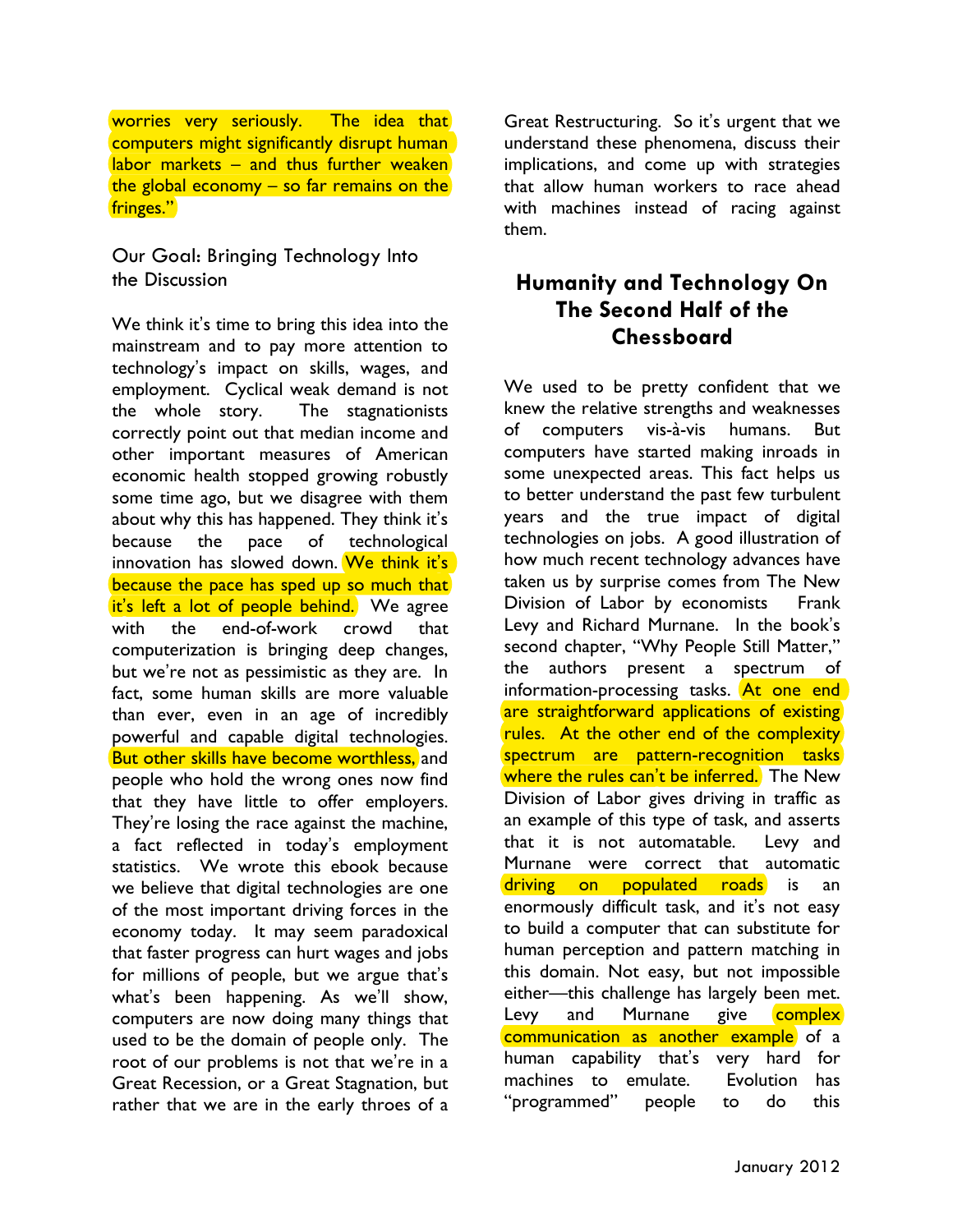effortlessly, but it's been very hard to program computers to do the same. The Google driverless car shows how far and how fast digital pattern recognition abilities have advanced recently. Lionbridge's GeoFluent shows how much progress has been made in computers' ability to engage in complex communication. Another technology developed at IBM's Watson labs, this one actually named Watson, shows how powerful it can be to combine these two abilities and how far the computers have advanced recently into territory thought to be uniquely human.

#### Moore's Law and the Second Half of the Chessboard

How has science fiction become business reality so quickly? Two concepts are essential for understanding this remarkable progress. The first, and better known, is Moore's Law, which is an expansion of an observation made by Gordon Moore, cofounder of microprocessor maker Intel. In a 1965 article in Electronics Magazine, Moore noted that the **number of transistors** in a minimum-cost integrated circuit had been doubling every 12 months, and predicted that this same rate of improvement would continue into the future. When this proved to be the case, Moore's Law was born. Variations of Moore's Law have been applied to improvement over time in disk drive capacity, display resolution, and network bandwidth. The second concept relevant for understanding recent computing advances is closely related to Moore's Law. It comes from an ancient story about math made relevant to the present age by the innovator and futurist Ray Kurzweil. In one version of the story, the inventor of the game of chess shows his creation to his country's ruler. The emperor is so delighted by the game that he allows the

inventor to name his own reward. The clever man asks for a quantity of rice to be determined as follows: one grain of rice is placed on the first square of the chessboard, two grains on the second, four on the third, and so on, with each square receiving twice as many grains as the previous. The emperor agrees, thinking that this reward was too small. He eventually sees, however, that the constant doubling results in tremendously large numbers. The inventor winds up with 264 - 1 grains of rice, or a pile bigger than Mount Everest. In some versions of the story the emperor is so displeased at being outsmarted that he beheads the inventor. In his 2000 book The Age of Spiritual Machines: When Computers Exceed Human Intelligence, Kurzweil notes that the pile of rice is not that exceptional on the first half of the chessboard: "After thirtytwo squares, the emperor had given the inventor about 4 billion grains of rice. That's a reasonable quantity—about one large field's worth—and the emperor did start to take notice. But the emperor could still remain an emperor. And the inventor could still retain his head. It was as they headed into the second half of the chessboard that at least one of them got into trouble." Kurzweil's point is that constant doubling, reflecting exponential growth, is deceptive because it is initially unremarkable. Exponential increases initially look a lot like standard linear ones, but they're not. As time goes by—as we move into the second half of the chessboard—exponential growth confounds our intuition and expectations. It accelerates far past linear growth, yielding Everest-sized piles of rice and computers that can accomplish previously impossible tasks. So where are we in the history of business use of computers? Are we in the second half of the chessboard yet? Advances like the Google autonomous car, Watson the Jeopardy! champion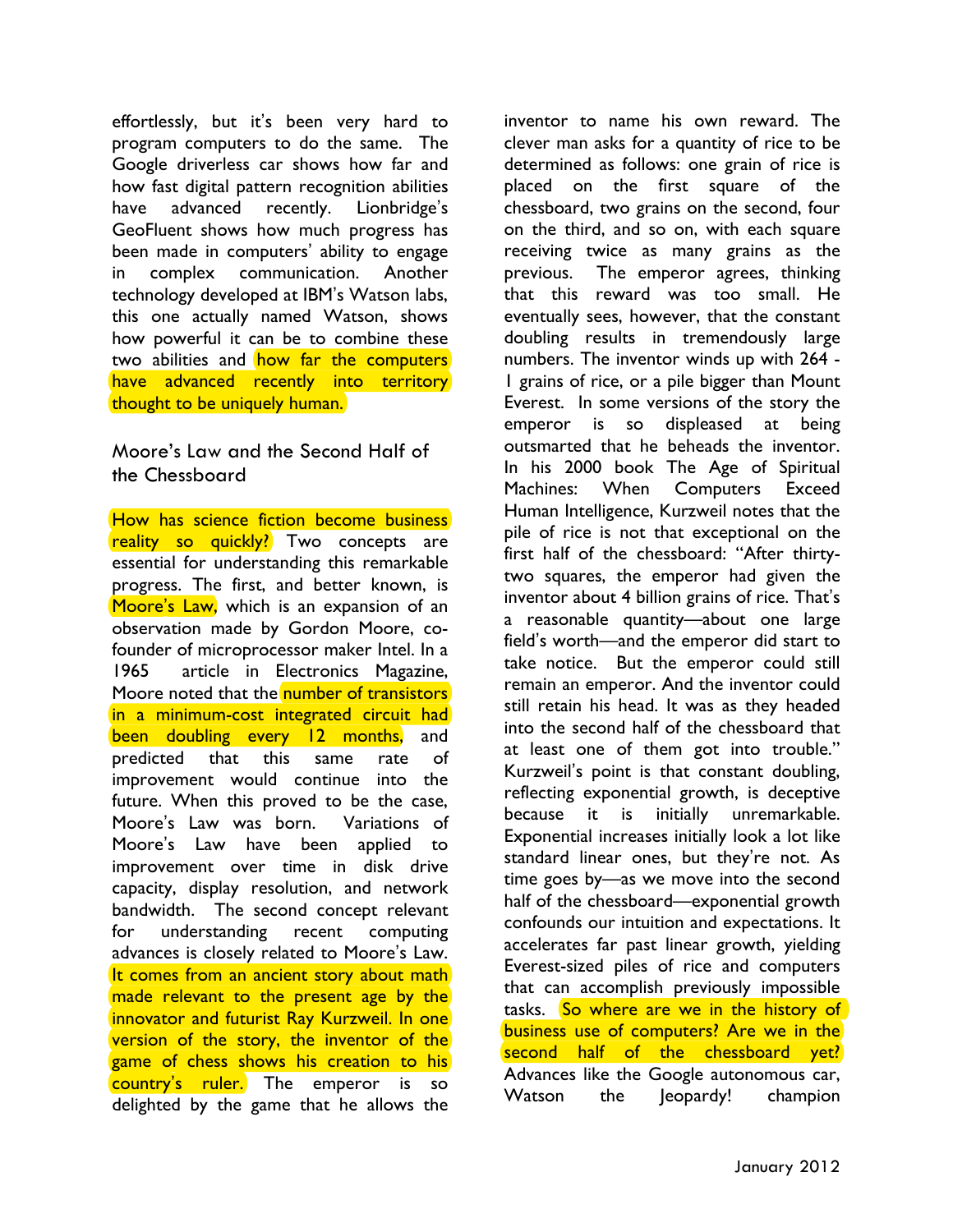supercomputer, and high-quality instantaneous machine translation can be seen as the first examples of the kinds of digital innovations we'll see as we move further into the second half—into the phase where exponential growth yields *jaw*dropping results.

Computing the Economy: The Economic Power of General Purpose **Technologies** 

These results will be felt across virtually every task, job, and industry. Such versatility is a key feature of general purpose technologies (GPTs), a term economists assign to a small group of technological innovations so powerful that they interrupt and accelerate the normal march of economic progress. Steam power, electricity, and the internal combustion engine are examples of previous GPTs. It is difficult to overstate their importance. GPTs not only get better themselves over time (and as Moore's Law shows, this is certainly true of computers), they also lead to complementary innovations in the processes, companies, and industries that make use of them. They lead, in short, to a cascade of benefits that is both broad and deep. Computers are the GPT of our era, especially when combined with networks and labeled "information and communications technology" (ICT). Computers and networks bring an everexpanding set of opportunities to companies and changes build and feed on each other so that the possibilities offered really are constantly expanding.

Where People Still Win (at Least for Now)

Although computers are encroaching into territory that used to be occupied by

people alone, like advanced pattern recognition and complex communication, for now humans still hold the high ground in the physical domain, and many physical jobs also require advanced mental abilities. Even in the domain of pure knowledge work jobs that don't have a physical component—there's a lot of important territory that computers haven't yet started to cover. Computers so far have proved to be great pattern recognizers but lousy general problem solvers; and for all their power and speed, today's digital machines have shown little creative ability. But as the examples in this chapter make clear, computers are now demonstrating skills and abilities that used to belong exclusively to human workers. This trend will only accelerate as we move deeper into the second half of the chessboard. What are the economic implications of this phenomenon? We'll turn our attention to this topic in the next chapter.

# **Creative Destruction: The Economics of Accelerating Technology and Disappearing Jobs**

The individual technologies and the broader technological acceleration we're experiencing are creating enormous value. There is no question that they increase productivity, and thus our collective wealth. But at the same time, the computer, like all general purpose technologies, requires parallel innovation in business models, organizational processes structures, institutions, and skills.

While the foundation of our economic system presumes a strong link between value creation and job creation, the Great Recession reveals the weakening or breakage of that link. Technology has advanced rapidly, and the good news is that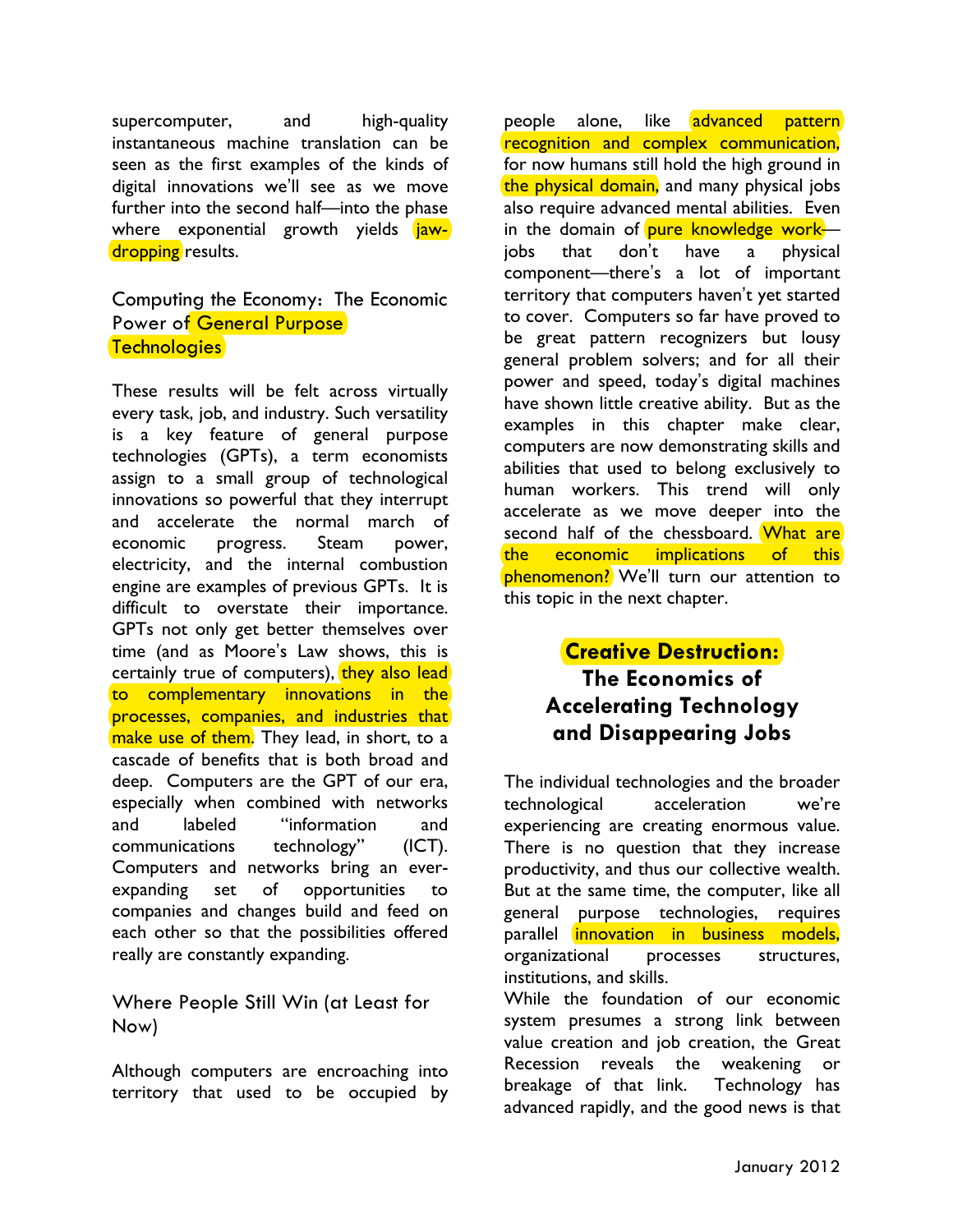this has radically increased the economy's productive capacity. However, technological progress does not automatically benefit everyone in a society. In particular, incomes have become more uneven, as have employment opportunities. Recent technological advances have favored some skill groups over others, particularly "superstars" in many fields, and probably also increased the overall share of GDP accruing to capital relative to labor. The stagnation in median income is not because of a lack of technological progress. On the contrary, the problem is that our skills and institutions have not kept up with the rapid changes in technology. In the 19th and 20th centuries, as each successive wave of automation eliminated jobs in some sectors and occupations, entrepreneurs identified new opportunities where labor could be redeployed and workers learned the necessary skills to succeed. Millions of people left agriculture, but an even larger number found employment in manufacturing and services. In the 21st century, technological change is both faster and more pervasive. While the steam engine, electric motor, and internal combustion engine were each impressive technologies, they were not subject to an ongoing level of continuous improvement anywhere near the pace seen in digital technologies. Already, computers are thousands of times more powerful than they were 30 years ago, and all evidence suggests that this pace will continue for at least another decade, and probably more. Furthermore, computers are, in some sense, the "universal machine" that has applications in almost all industries and tasks. In particular, digital technologies now perform mental tasks that had been the exclusive domain of humans in the past. General purpose computers are directly relevant not only to the 60% of the labor force involved in information processing

tasks but also to more and more of the remaining 40%. As the technology moves into the second half of the chessboard, each successive doubling in power will increase the number of applications where it can affect work and employment. As a result, our skills and institutions will have to work harder and harder to keep up lest more and more of the labor force faces technological unemployment.

#### **What is to Be Done? Prescriptions and Recommendations**

In medicine, law, finance, retailing, manufacturing, and even scientific discovery, the key to winning the race is not to compete against machines but to compete with machines. While computers win at routine processing, repetitive arithmetic, and error-free consistency and are quickly getting better at complex communication and pattern matching, they lack intuition and creativity and are lost when asked to work even a little outside a predefined domain. Fortunately, humans are strongest exactly where computers are weak, creating a potentially beautiful partnership. So in this chapter we want to focus on recommendations in two areas: improving the rate and quality of organizational innovation, and increasing human capital ensuring that people have the skills they need to participate in today's economy, and tomorrow's. Making progress in these two areas will be the best way to allow human workers and institutions to race with machines, not against them.

#### Fostering Organizational Innovation

How can we implement a "race with machines" strategy? The solution is organizational innovation: co-inventing new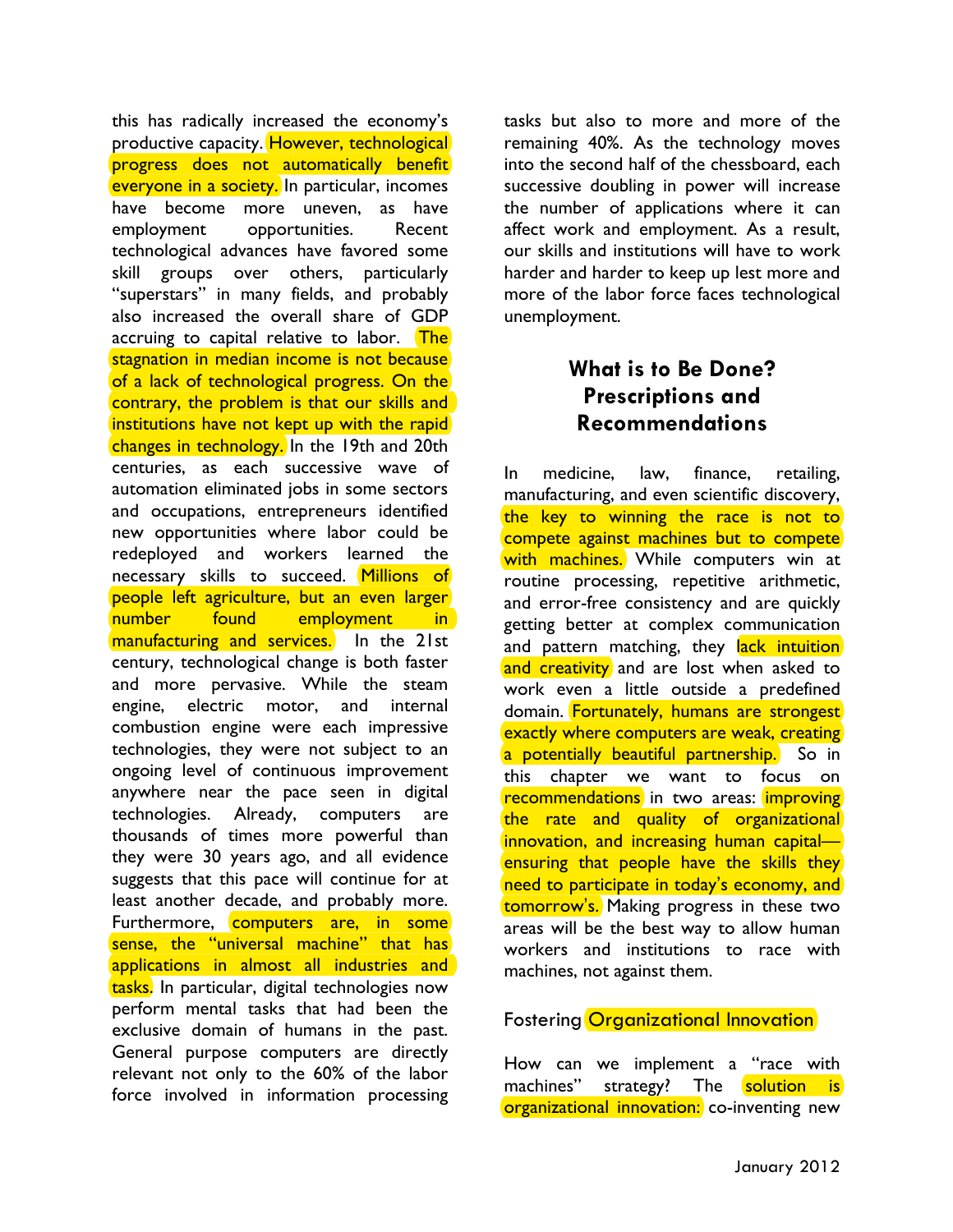organizational structures, processes, and business models that leverage everadvancing technology and human skills. The stagnation of median wages and polarization of job growth is an opportunity for creative entrepreneurs. They can develop new business models that combine the swelling numbers of mid-skilled workers with evercheaper technology to create value. There has never been a worse time to be competing with machines, but there has never been a better time to be a talented entrepreneur. Digital technologies create enormous opportunities for individuals to use their unique and dispersed knowledge for the benefit of the whole economy. But are there enough opportunities for all these entrepreneurs? Are we running out of innovations? When businesses are based on bits instead of atoms, then each new product adds to the set of building blocks available to the next entrepreneur instead of depleting the stock of ideas the way minerals or farmlands are depleted in the physical world. Because the process of innovation often relies heavily on the combining and recombining of previous innovations, the broader and deeper the pool of accessible ideas and individuals, the more opportunities there are for innovation. We are in no danger of running out of new combinations to try. Even if technology froze today, we have more possible ways of configuring the different applications, machines, tasks, and distribution channels to create new processes and products than we could ever exhaust.

Investing in Human Capital

Technology races ahead ever faster as we move deeper into the second half of the chessboard. To keep up, we need not only organizational innovation, orchestrated by entrepreneurs, but also a second broad

strategy: investments in the complementary human capital—the education and skills required to get the most out of our racing technology. Unfortunately, our educational progress has stalled and this is reflected in stagnating wages and fewer jobs. Although the United States once led the world in the education of its citizens, it has fallen from first to tenth in the share of citizens who are college graduates. It's not a coincidence that the educational sector also lags as an adopter of information technologies. The optimistic interpretation is that we have tremendous upside potential for improvements in education. As education becomes increasingly digitized, educators can experiment and track alternative approaches, measure and identify what works, share their findings, and replicate the best approaches in other subjects and geographies. This enables a faster pace of innovation, leading to further improvements in educational productivity. It also enables unbundling of instruction, evaluation, and certification, which encourages educational systems to be based more on delivering genuine, measurable results and less on simply signaling selection, effort, and prestige. Furthermore, using IT, both scale and customization can be increased dramatically. Combining videoconferencing, software, and networks with local teachers and tutors has a number of potential advantages. In particular, softer skills like leadership, team building, and creativity will be increasingly important. They are the areas least likely to be automated and most in demand in a dynamic, entrepreneurial economy.

## **Conclusion: The Digital Frontier**

In this piece we've concentrated on how our increasingly powerful digital technologies affect skills, jobs, and the